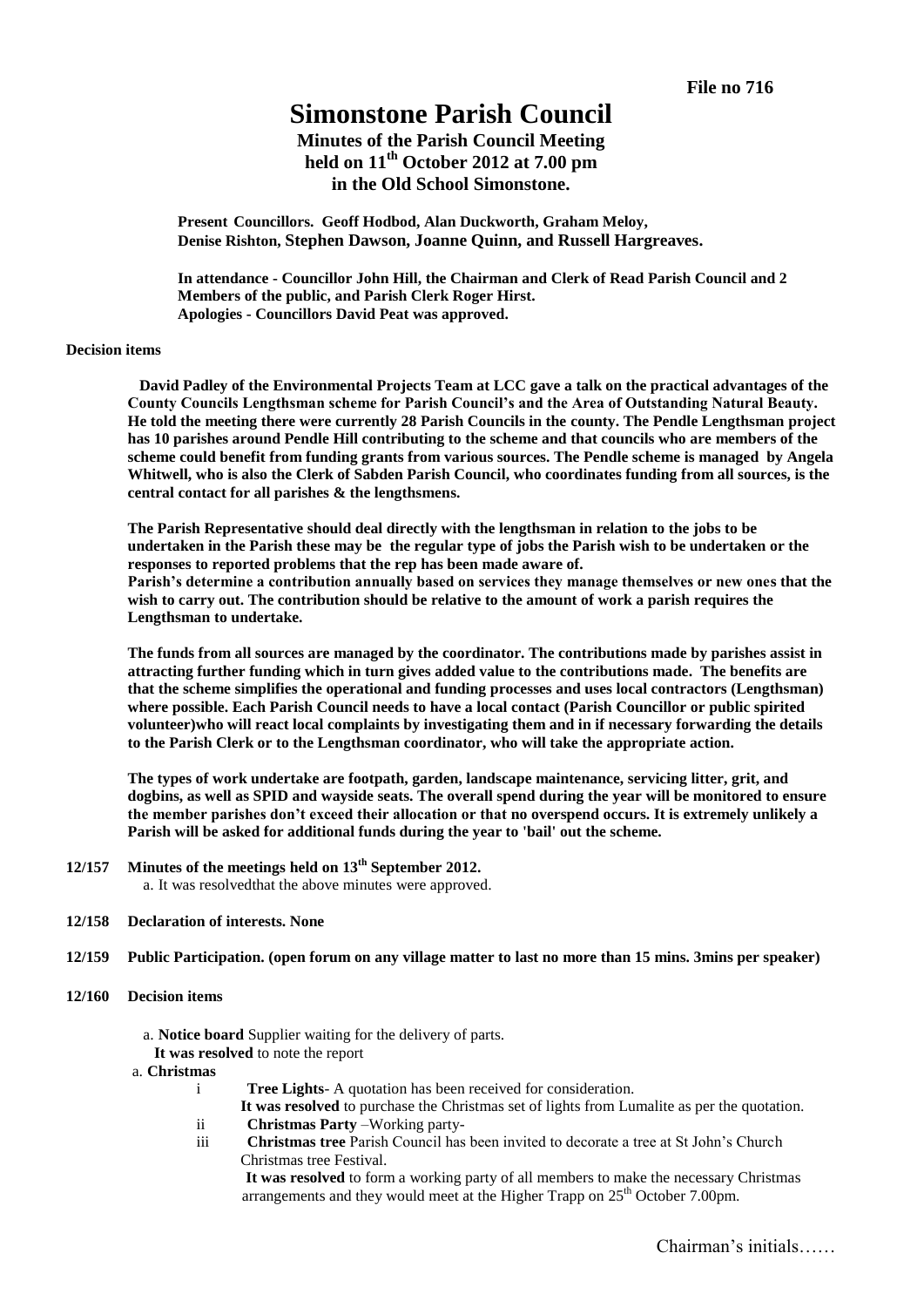b. **County Councillor Albert Atkinson** –Members have been circulated with an agreement to meet with the Councillor and members have indicated that Friday afternoon is the best time when members are available. The Stork hotel has agreed to be a venue for a meeting.  $16<sup>th</sup>$  November 2pm at the Stork Hotel. **It was resolved** that Councillor Duckworth. Meloy, Dawson, and Hodbod attend the meeting.

# c. **Tree Tier Forum. Coun Pat Young (Chair of the RV Parish Liaison meeting) report**

i A meeting with Andy Coombs of the County Council had been arranged on  $26<sup>th</sup>$  October at the Stork Hotel at 2.pm to discuss the planning and highway safety concerns re Outdoor elements a meeting

**It was resolved** that Councillor Duckworth. Meloy, Dawson, and Hodbod attend the meeting

Martholme Viaduct and the former railway Track is to be discussed at the next meeting of the 3TForum.

**It was resolved** to note the report.

ii R**oad Crossing Whalley Road/ Fountains Avenue**- The County Council is to reassess the junction. Members emailed with the letter from the Director of the Environment, Jo Truton. **It was resolved** to note the report

# **12/161 Matters raised by members**

- a. **Read Parish Council** Chairman and Coun Rishton gave a report on the proceeding at the meeting including the Youth Group and the use of Smart Water to identify council owned equipment. **It was resolved** to note the report and to purchase Smart water for the Parish Council to be used on council owned equipment.
- b. **Localism Act 2011 -Neighbourhood** planning is included in the Act and following comments at the last Parish Council meeting and to avoid any misunderstanding **.** The Parish Council considered this matter at a meeting on the 19<sup>th</sup> April with Kirkwell's Planning Consultants and at the Parish Council meeting on 10<sup>th</sup> May. It was decided to take no action until the Parish Plan has been developed and following a consultation with residents the development of a Neighbourhood plan will be considered (12/90c.). **It was resolved** to note the report

# **12/162 Working Party reports**

a. **Governance**, matters for consideration

- i Planning review the Clerk reported that he had redrafted the consultation letter to councillors to avoid misunderstanding.
	- **It was resolved** to note the report.
- ii To review Website Working policy.
- **It was resolved** to forward the policy to the Ribble Valley Legal Department to seek approval. iii **Parish Plans** – The Chairman reported that a Questionnaire was well on the way to
- completion and once the task had been concluded a copy would be made available to the Parish Council.

**It was resolved** that to note the report.

# **12/163 LCC /LALC–**

- a. **Highway repairs** Whins Lane Closure on the eastern end of the Lane for the installation of a 11kva Electricity Cable during October to January.
	- **It was resolved that** Councillor Dawson would make enquires.
- b. Permanent 20mph speed limit on School Lane to be advertised. **It was resolved** that to note the report.
- c. Winter Service Conference -October 20<sup>th</sup> 2012 10am till 3pm at the Leyland Hotel Registration & Coffee at 9:45am.

**It was resolved** that the Coun Dawson and the Clerk attend the Conference**.**

- d. **Training Courses**, Chairmanship, Finance, and Neighbourhood Planning. **It was resolved** that the Chairman to attend the Neighbourhood and a member of the Parish Plan Working Group on  $19<sup>th</sup>$  January.
- e. **LALC RV Local meeting** 25/9/12 Councillor Duckworth gave a verbal report concerning onthe 3Tforum. and the progress of broadband across the County 90% of users be able to received highspeed services by the end of 2014.

**It was resolved** to note the report.

# **12/164 RVBC**

a. The Clerk reported on the available Grants from Ribble Valley BC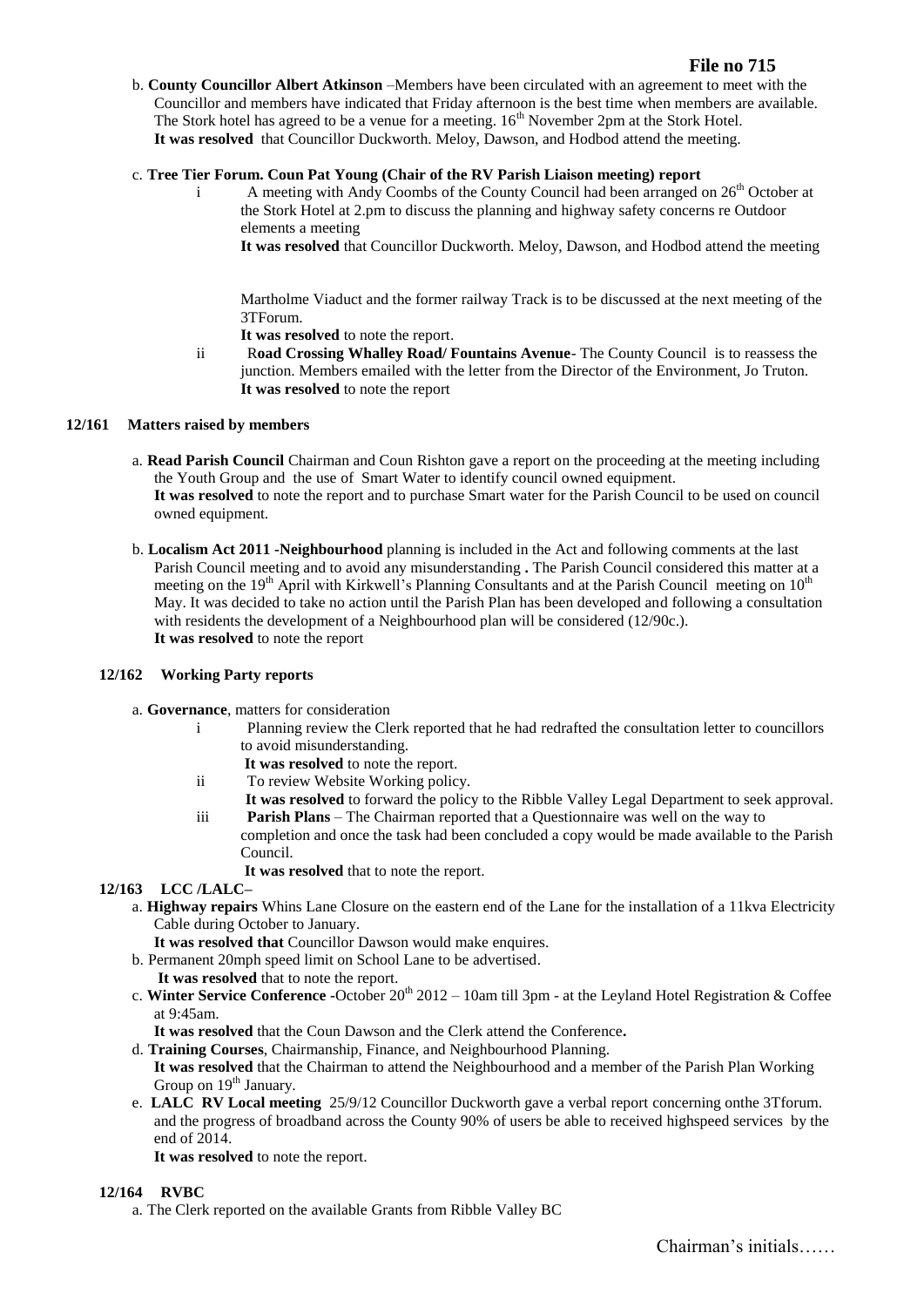#### **It was resolved** that to note the report

b. The Clerk had distributed to members a copy of the Benefit Consultation documents which outlined the Borough Councils to find funds from their resources to offset the reduction in the benefit funding.

| $12/103$ I fainting applications |                                                                                                       |                              |  |  |  |  |
|----------------------------------|-------------------------------------------------------------------------------------------------------|------------------------------|--|--|--|--|
| Application number               | <b>Officer: : Grahame Thorpe</b>                                                                      | Grid Reference 377585 435695 |  |  |  |  |
| 3/2012 0723                      |                                                                                                       |                              |  |  |  |  |
| <b>Address</b>                   | Former Stables Trapp Lane Simonstone                                                                  |                              |  |  |  |  |
| Proposal                         | Demolish the Existing Stable block and erect 2 2 Storey 4 bedroom detached houses<br>and Garage block |                              |  |  |  |  |
| Parish Council                   | Raised objections on Light, Landscape, Noise and Nature Conservation grounds.                         |                              |  |  |  |  |
|                                  |                                                                                                       |                              |  |  |  |  |

### **12/165 Planning applications**

c.

| <b>Application number</b><br>3/2012/0789 05/09/2012 | <b>Officer: : Colin Sharpe</b><br>01200414500                                                                                                                      | Grid Reference 377489 435260 |  |
|-----------------------------------------------------|--------------------------------------------------------------------------------------------------------------------------------------------------------------------|------------------------------|--|
| <b>Address</b>                                      | Land opposite Foxhill House Whins Lane Simonstone Lancashire                                                                                                       |                              |  |
| <b>Proposal</b>                                     | Proposed demolition of the existing building and the erection of one detached dwelling<br>with Granny Annex, and access alterations. Applications for full consent |                              |  |
| <b>Parish Council</b>                               | Objects to the development on Ribbon development, design, landscape and<br>conservations grounds. Settlement grounds.                                              |                              |  |

| Application number<br>3/2012/0848 | Officer: : Graeme Thorpe 01200414520                                               | Grid Reference 378133 436444 |  |
|-----------------------------------|------------------------------------------------------------------------------------|------------------------------|--|
| <b>Address</b>                    | Huntroyde Home Farm Huntroyde West Whins Lane Simonstone, Lancashire BB12 7QL      |                              |  |
| <b>Proposal</b>                   | Temporary siting of a 50m meteorological mast. Applications for full consent       |                              |  |
| <b>Parish Council</b>             | Applications details to be placed on the website for public consultation b.y email |                              |  |

# **12/166 Finance**

a. **Revised estimate and budget for the year 2013/4 were discussed. It was resolved that** members consider the budget options at the next Parish Council meeting.

#### b. **Payment of Accounts - None**

#### **12/167 Borough Councilors reports** – none

- **12/168** Matters reported by members for consideration at future meetings
	- a. Risk assessment Course.
- **12/169** Matters for reporting to the appropriate authorities.

# **INFORMATION ITEMS (no decisions incurring finance may be taken on these items)**

# **12/170 Ribble Valley Grants**

- a. Grant for Concurrent Functions- the Parish Council considered this item at the August meeting and as there were no plans to change the current arrangement it was decided to consider them next year. Usually there is a reviews this grant level early in the new financial year. They are for Burial grounds, Bus shelters, Footpaths, Footway lighting, Litter collection, Dog waste bins, and Parks and play areas
- b. The Neighbourhood Act. The Parish Council had consider has this matter at a previous meeting and had decided to take no action until the Parish plan had been developed and dependent on the results of the consultation then the a decision would be made whether or not to proceed with developing a Neighbourhood plan.
- c. Village amenity grants offers the opportunity for village hall committees, parish and town councils and organisations within the village communities to bid for up to £20,000 for each individual project to provide community activities, improve play areas or refurbish and develop their hall or other village amenities. This funding will have to be matched by other grants or fund raising activities and builds on the success and demand generated by the achievements of the previous year's applicants. The Parish Council has currently has no qualifying project at present.
- d. The RV Council's Sporting Excellence Grants seek to assist many talented sportsmen and women in their chosen sport, helping towards the expenses associated with competition, training and equipment.